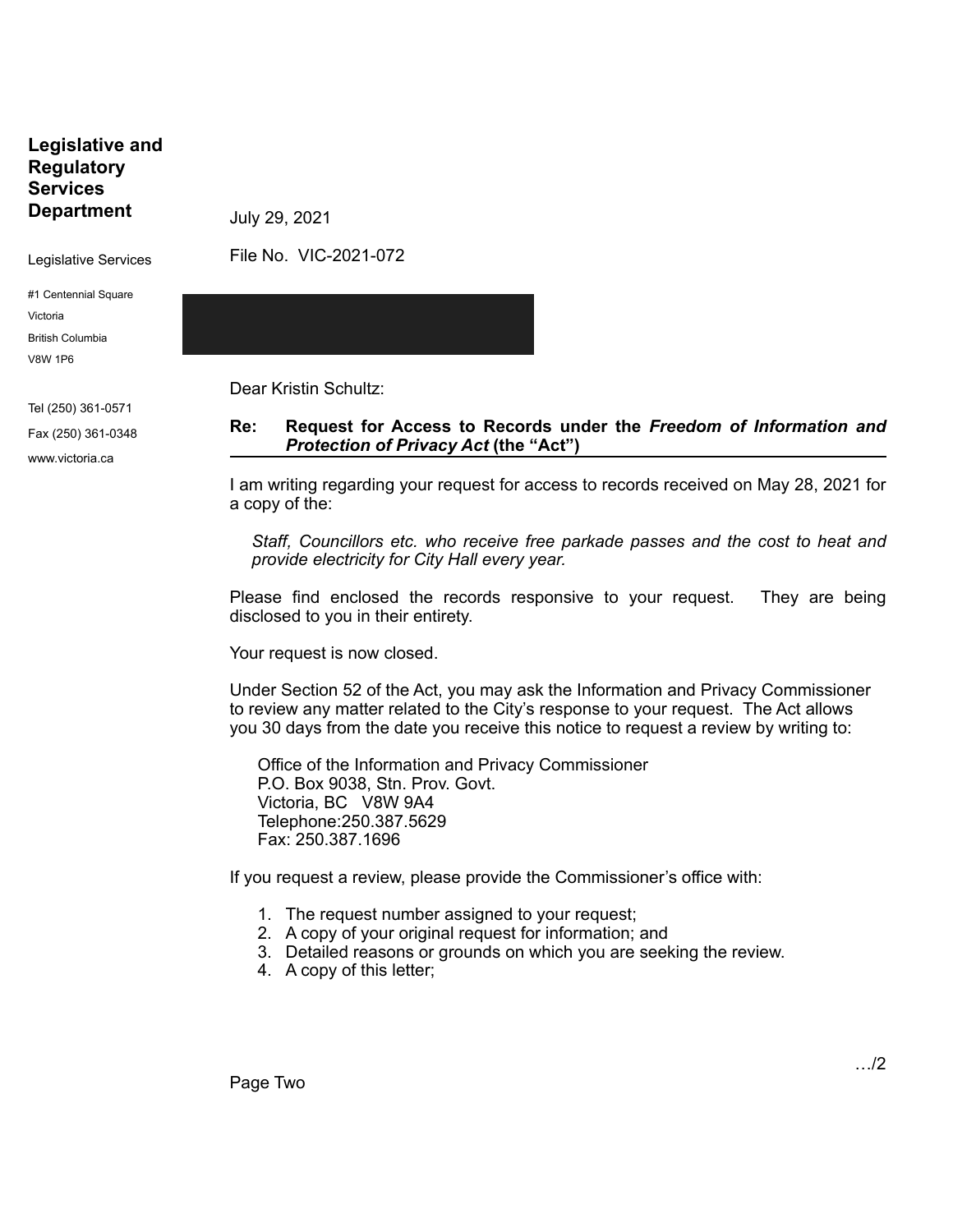If you are considering a review, I would appreciate the opportunity to address any concerns prior to your contacting the Commissioner's office.

Sincerely,

EIN  $\Delta$ 

Rob Gordon Information Access and Privacy Analyst Archives and Records Management Division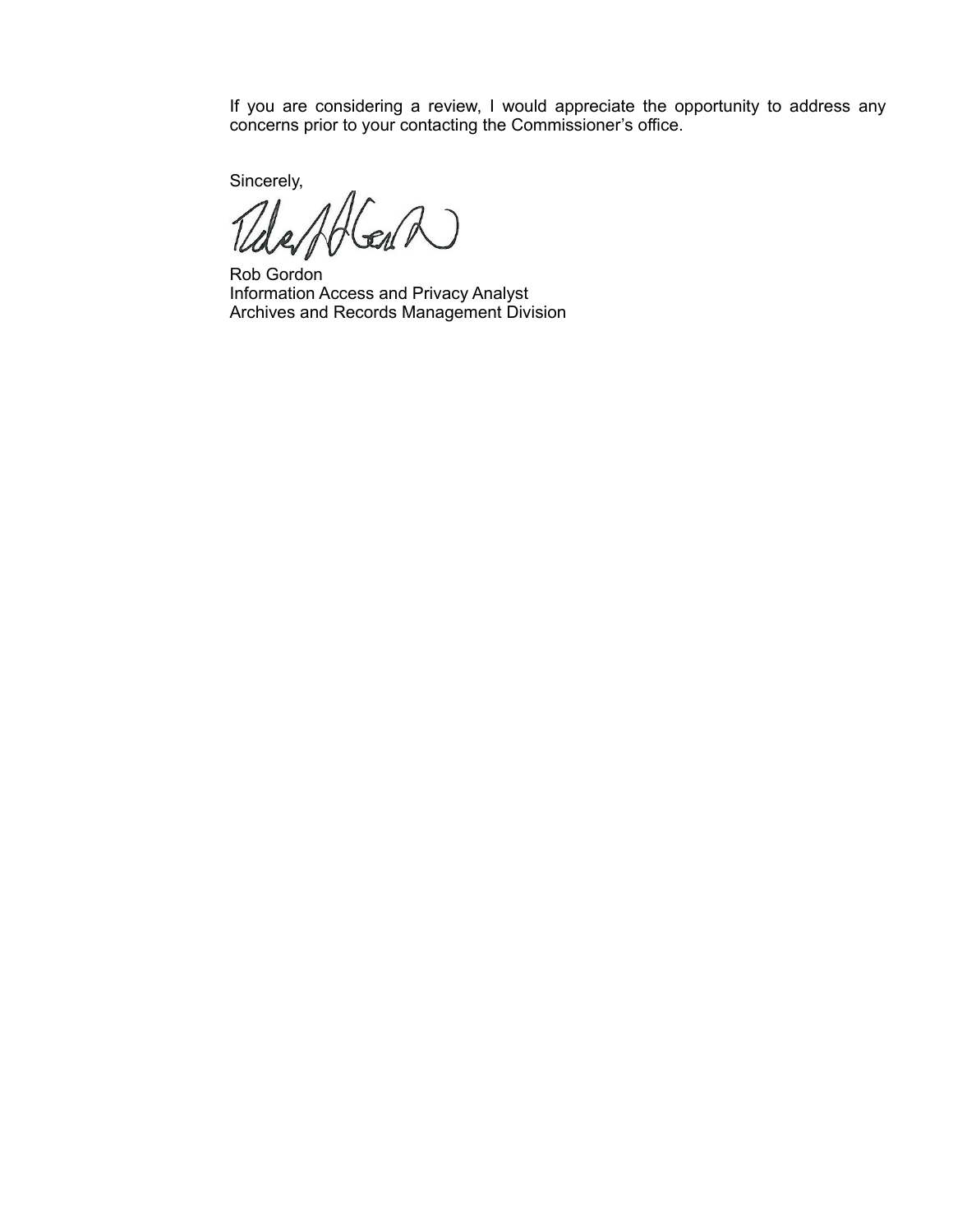#### **Victoria Council**

Marianne Alto Charlayne Thornton-Joe Geoff Young Ben Isitt Jeremy Loveday Sharmarke Dubow Sarah Potts

## **Victoria Staff - On-Street parking**

Andy Schoen Brad Sifert Brian Murphy Brooke Stark Chris Royle Colleen Mycroft Dan Atkins Jas Paul Jeff Brehaut Jocelyn Jenkins Megan Sabell Michele Heinz Mike Frost Paul Bruce Phil Banton Soki Kaur Tanya Patterson Thomas Soulliere

### **Victoria Police**

| Del Manak                              |          |
|----------------------------------------|----------|
| Colin Watson                           |          |
| Administration                         | 3 passes |
| Traffic                                | 2 passes |
| <b>Community Services Division</b>     | 2 passes |
| Domestic Violence Unit                 | 4 passes |
| <b>General Investigation Unit</b>      | 9 passes |
| K9 Unit                                | 7 passes |
| Reserves Program                       | 4 passes |
| <b>Integrated Major Crime Unit</b>     | 4 passes |
| Integrated Mobile Crisis Response Team | 2 passes |
| <b>Volunteers</b>                      | 1 passes |
| <b>Other Police Sections</b>           | 3 passes |
|                                        |          |

**RCMP** 12 passes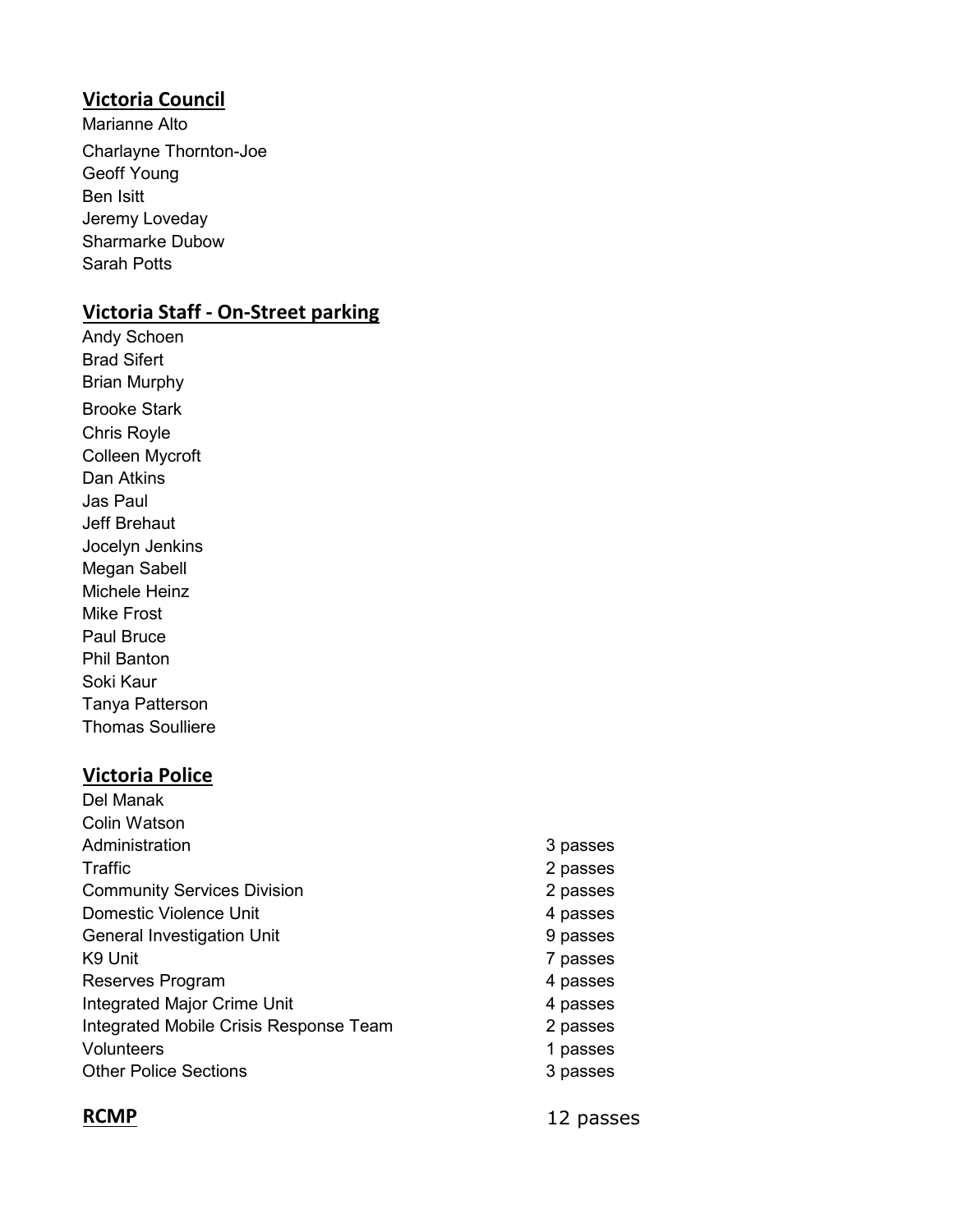# **Elected Officals (other municipalities, MLA and MP)**

| City of Colwood                                       | Mayor Rob Martin                       |
|-------------------------------------------------------|----------------------------------------|
| City of Langford                                      | <b>Councillor Lanny Seaton</b>         |
| City of Langford                                      | <b>Councillor Denise Blackwell</b>     |
| <b>District of Central Saanich</b>                    | Mayor Ryan Windsor                     |
| District of Highlands                                 | Mayor Ken Williams                     |
| <b>District of Metchosin</b>                          | Mayor John Ranns                       |
| District of North Saanich                             | Mayor Geoff Orr                        |
| District of Oak Bay                                   | Mayor Kevin Murdoch                    |
| District of Saanich                                   | <b>Councillor Susan Brice</b>          |
| District of Saanich                                   | <b>Councillor Colin Plant</b>          |
| <b>District of Sooke</b>                              | Mayor Maja Tait                        |
| <b>District of Saanich</b>                            | Mayor Fred Haynes                      |
| Town of Sidney                                        | Mayor Cliff McNeil-Smith               |
| Town of View Royal                                    | Mayor David Screech                    |
| Township of Esquimalt                                 | Mayor Barbara Desjardins               |
| Juan de Fuca EA Land Use Planning Services Department | <b>Director Mike Hicks</b>             |
| Southern Gulf Islands                                 | <b>Director David Howe</b>             |
| Salt Spring Island Electoral Area                     | Director Gary Holman                   |
| <b>District of Saanich</b>                            | <b>Councillor Rebecca Merserau</b>     |
| District of Saanich                                   | <b>Councillor Ned Taylor</b>           |
| City of Colwood                                       | Councillor Gordie Logan                |
| City of Colwood                                       | <b>Councillor Stewart Parkinson</b>    |
| City of Colwood                                       | <b>Councillor Cynthia Day</b>          |
| <b>City of Colwood</b>                                | <b>Councillor Dean Jantzen</b>         |
| City of Colwood                                       | Councillor Doug Kobayashi              |
| City of Colwood                                       | <b>Councillor Michael Baxter</b>       |
| <b>City of Langford</b>                               | Councillor Lillian M. Szpak            |
| City of Langford                                      | <b>Councillor Roger Wade</b>           |
| <b>City of Langford</b>                               | <b>Councillor Matthew T. Sahlstrom</b> |
| City of Langford                                      | Mayor Stewart Young                    |
| City of Langford                                      | <b>Counillor Norma Stewart</b>         |
| District of Central Saanich                           | <b>Councillor Carl Jensen</b>          |
| <b>District of Central Saanich</b>                    | <b>Councillor Chris Graham</b>         |
| <b>District of Central Saanich</b>                    | <b>Councillor Zeb King</b>             |
| District of Central Saanich                           | <b>Councillor Niall Paltiel</b>        |
| <b>District of Central Saanich</b>                    | Councillor Bob Thompson                |
| <b>District of Central Saanich</b>                    | <b>Councillor Gordon Newton</b>        |
| District of Highlands                                 | <b>Councillor Marcie McLean</b>        |
| District of Highlands                                 | <b>Councillor Karel Roessingh</b>      |
| District of Highlands                                 | <b>Councillor Leslie Anderson</b>      |
| District of Highlands                                 | <b>Councillor Ann Baird</b>            |
| <b>District of Highlands</b>                          | <b>Councillor Gord Baird</b>           |
| District of Highlands                                 | <b>Councillor Rose Stanton</b>         |
| <b>District of Metchosin</b>                          | <b>Councillor Sharie Epp</b>           |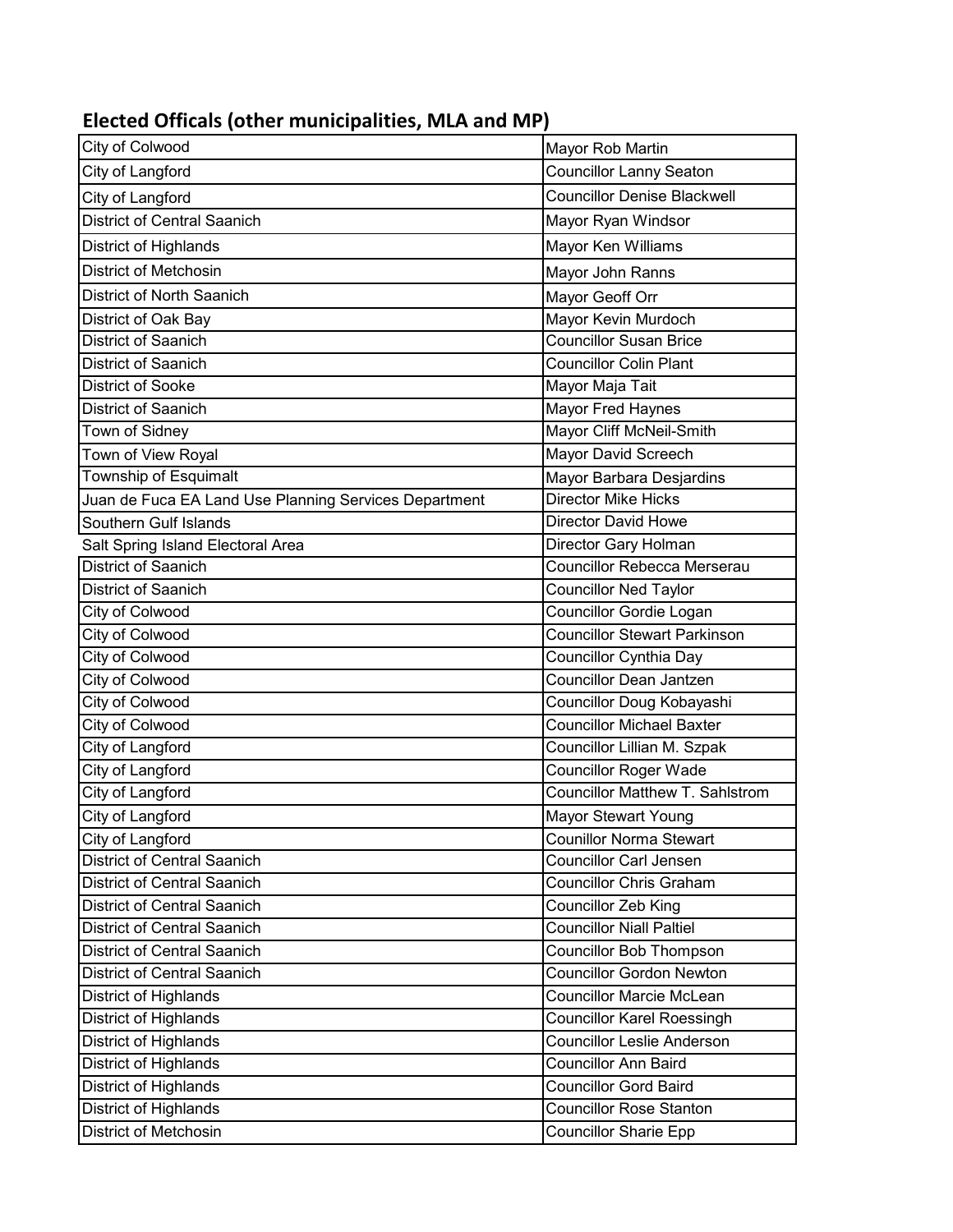| <b>District of Metchosin</b>     | <b>Councillor Andy MacKinnon</b>      |
|----------------------------------|---------------------------------------|
| <b>District of Metchosin</b>     | Councillor Kyara Kahakauwila          |
| <b>District of Metchosin</b>     | <b>Councillor Maire-Terese Little</b> |
| District of North Saanich        | <b>Councillor Celia Stock</b>         |
| <b>District of North Saanich</b> | <b>Councillor Heather Garthshore</b>  |
| District of North Saanich        | <b>Councillor Jack McClintock</b>     |
| District of North Saanich        | <b>Councillor Brett Smyth</b>         |
| District of North Saanich        | Councillor Joscelyn Barnard           |
| District of North Saanich        | <b>Councillor Murray Weisenberger</b> |
| District of Oak Bay              | <b>Councillor Hazel Braithwaite</b>   |
| District of Oak Bay              | <b>Councillor Tara Ney</b>            |
| District of Oak Bay              | <b>Councillor Eric Zhelka</b>         |
| District of Oak Bay              | <b>Councillor Andrew Appleton</b>     |
| District of Oak Bay              | <b>Councillor Cairine Green</b>       |
| District of Oak Bay              | <b>Councillor Esther Paterson</b>     |
| <b>District of Saanich</b>       | Councillor Karen Harper               |
| <b>District of Saanich</b>       | <b>Councillor Nathalie Chambers</b>   |
| <b>District of Saanich</b>       | <b>Councillor Zac de Vries</b>        |
| District of Saanich              | <b>Councillor Judy Brownoff</b>       |
| <b>District of Sooke</b>         | <b>Councillor Ebony Logins</b>        |
| <b>District of Sooke</b>         | <b>Councillor Brenda Parkinson</b>    |
| <b>District of Sooke</b>         | <b>Councillor Al Beddows</b>          |
| District of Sooke                | Councillor Jeff Bateman               |
| <b>District of Sooke</b>         | <b>Councillor Tony St-Pierre</b>      |
| <b>District of Sooke</b>         | <b>Councillor Megan McMath</b>        |
| Town of Sidney                   | <b>Councillor Peter Wainwright</b>    |
| Town of Sidney                   | <b>Councillor Barbara Fallot</b>      |
| Town of Sidney                   | <b>Councillor Sara Duncan</b>         |
| Town of Sidney                   | <b>Councillor Scott Garnett</b>       |
| Town of Sidney                   | <b>Councillor Terri O'Keeffe</b>      |
| Town of Sidney                   | <b>Councillor Chad Rintoul</b>        |
| Town of View Royal               | <b>Councillor Ron Mattson</b>         |
| Town of View Royal               | <b>Councillor John Rogers</b>         |
| Town of View Royal               | <b>Councillor Damian Kowalewich</b>   |
| Town of View Royal               | <b>Councillor Gery Lemon</b>          |
| Township of Esquimalt            | <b>Councillor Meagan Brame</b>        |
| Township of Esquimalt            | Councillor Lynda Hundleby             |
| Township of Esquimalt            | <b>Councillor Tim Morrison</b>        |
| Township of Esquimalt            | <b>Councillor Jacob Helliwell</b>     |
| Township of Esquimalt            | Councillor Jane Vermeulen             |
| Township of Esquimalt            | <b>Councillor Ken Armour</b>          |
| MP Saanich & Gulf Islands        | Elizabeth May                         |
| <b>MLA Esquimalt-Metchosin</b>   | Mitzi Dean                            |
| MLA Victoria-Swan Lake           | Rob Fleming                           |
| Songhees Nation                  | Chief Ron Sam                         |
| Premier of BC                    | John Horgan                           |
| <b>MLA Saanich South</b>         | Lana Popham                           |